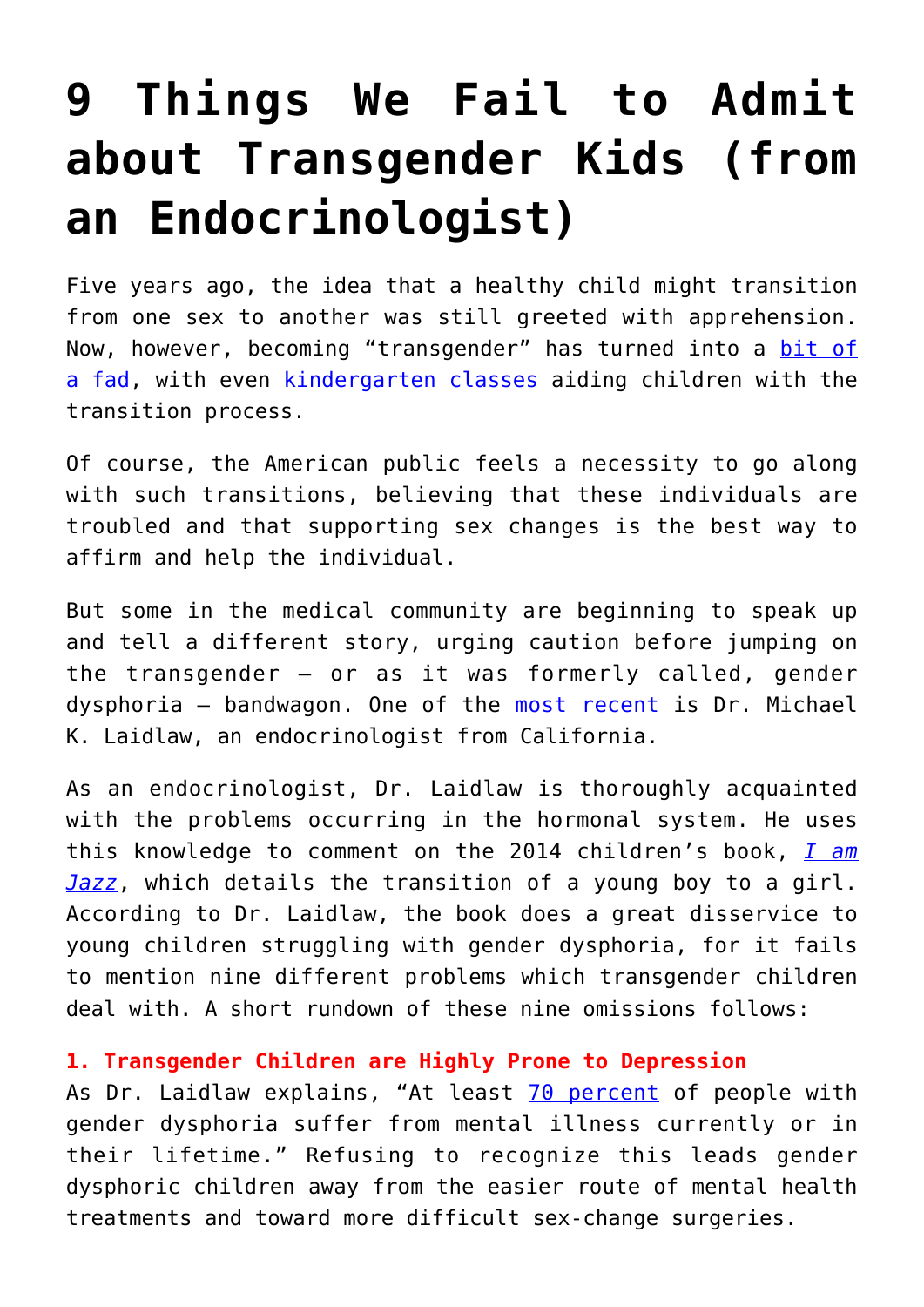#### **2. Transgenders are at High Risk for Suicide**

Statistics show that transgenders are eight times more likely to attempt suicide, Dr. Laidlaw reports. And contrary to what many might think, the suicide rate does not drop once transgenders receive a sex-change operation.

# **3. Transgender Children are Denied the Opportunity to Physically Mature**

Children who struggle with thinking they are the opposite sex are placed on puberty blockers, which prevent their bodies from undergoing the natural growth and maturation process of becoming adults. As Dr. Laidlaw implies, this prevents the maturation of the mind as well, thus hindering children from making a well-informed decision about the transition process.

### **4. Transgender Males are Castrated in Order to Transition**

Removing the male genitalia is a dangerous surgery, Dr. Laidlaw notes, as is the reconstruction surgery necessary when transitioning children have not yet developed to their full adult bodies.

# **5. Transgender Children are Likely to Struggle with Sexual Dysfunction**

Puberty not only enables physical growth, but sexual growth as well. According to Dr. Laidlaw, stifling the puberty process in transgender children will also have the negative side effect of stifling their sexual function, both in their teen and adult years.

#### **6. Transgender Children Damage Their Reproductive Abilities**

It's not hard to realize that biological males who opt for surgical removal of their genitalia will never have children. What's less obvious, however, is the fact that the physical development hindered by puberty blockers will negatively affect future fertility. Thus, a child who opts for puberty blockers and then changes his mind may have already damaged his chances at producing biological offspring.